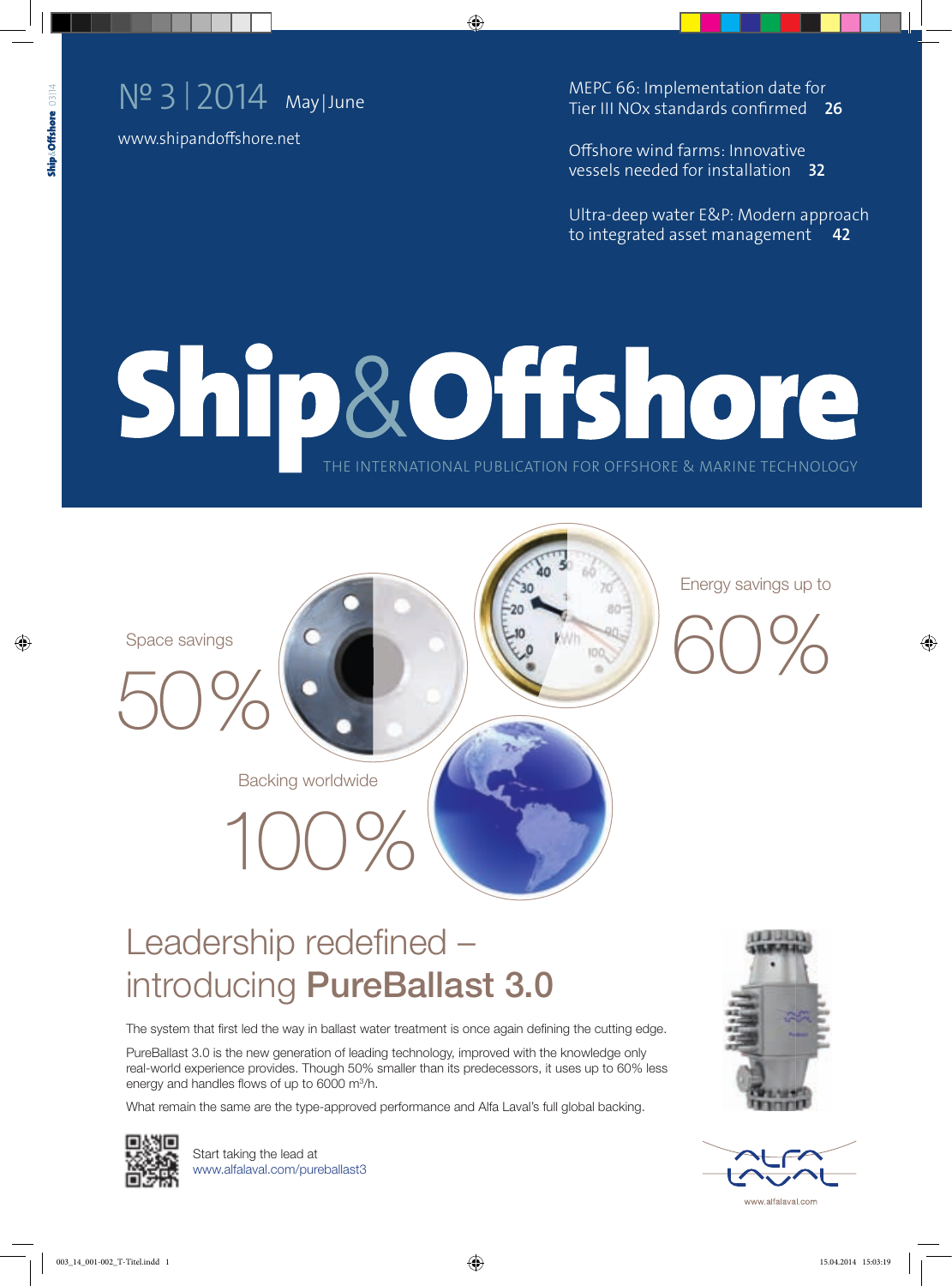OFFSHORE & MARINE TECHNOLOGY CORROSION PROTECTION & SURFACE TECHNOLOGY



## Efficient exploitation of stranded gas reserves

*CARIBBEAN FLNG* To tap into stranded reserves of Colombian gas, Pacific Rubiales Energy Corporation and EXMAR NV have partnered to build and operate a floating LNG liquefaction and storage unit, the *Caribbean FLNG*, which will be stationed at a jetty several kilometres off the Caribbean coast of Colombia for at least 15 years. A crucial component in achieving such a long mooring time is an innovative glass-flake, non-toxic, longlasting coating system, writes David Phillips, editor of the Journal of Ship Hull Performance.

For economic and environmental reasons, global demand for natural gas as an alternative source of energy to traditional fossil fuels such as oil and coal has surged in recent years. Natural gas burns more cleanly and there or economic and environmental reasons, global demand for natural gas as an alternative source of energy to traditional fossil fuels such as oil and coal has surged in recent years. Natunoxious emissions. If it can be produced and transported efficiently, it has the potential to be cheaper than oil and coal.

However, vast natural gas supplies are often "stranded", meaning that they are not exploited for technical and logistical reasons. They are either too remote for economical transport or too hard to get at for economical production. Often this gas remains unexploited and unutilised in its natural gas field, or is flared during oil production.

These huge quantities of stranded gas represent enormous potential revenues for their owners. But monetisation and profit depend entirely on their efficient recovery and transport.

#### Northern Colombia gas exploitation project

La Creciente is a field in northern Colombia owned and operated by Pacific Stratus Energy (PSE) Colombia, a wholly owned subsidiary of Pacific Rubiales Energy Corporation (PRE).

PRE has taken the initiative of exploiting the stranded gas reserves at the La Creciente field by partnering with Antwerpbased EXMAR NV in a pioneering project. EXMAR has agreed to build, own, operate and maintain an FLNG production unit to be made available exclusively to PRE for 15 years.

Natural gas will be supplied from PSE's La Creciente field to the *Caribbean FLNG* off the Caribbean coast near Tolú via an 88km pipeline with a diameter of 45.7cm. Being built by PSE as part of the project, the pipeline has an initial design transportation capacity of 100 MMscf/d (million standard cubic feet per day). The La Creciente field has 6tcf (trillion cubic feet) or 170bcm (billion cubic metres) of gas reserves, and ongoing studies estimate a potential of 30-43tcf (850bcm-1.2tcm). The *Caribbean FLNG* will be moored in Morrosquillo Bay, about 4km offshore Tolú.

Frederik Van Nuffel, EXMAR's project manager in charge of the design, engineering and construction of the unit, said: "On November 5th 2013,Pacific Rubiales Energy Corp and Gazprom Marketing & Trade Limited announced the execution of a heads of agreement with respect to a five-year sale and purchase  $\rightarrow$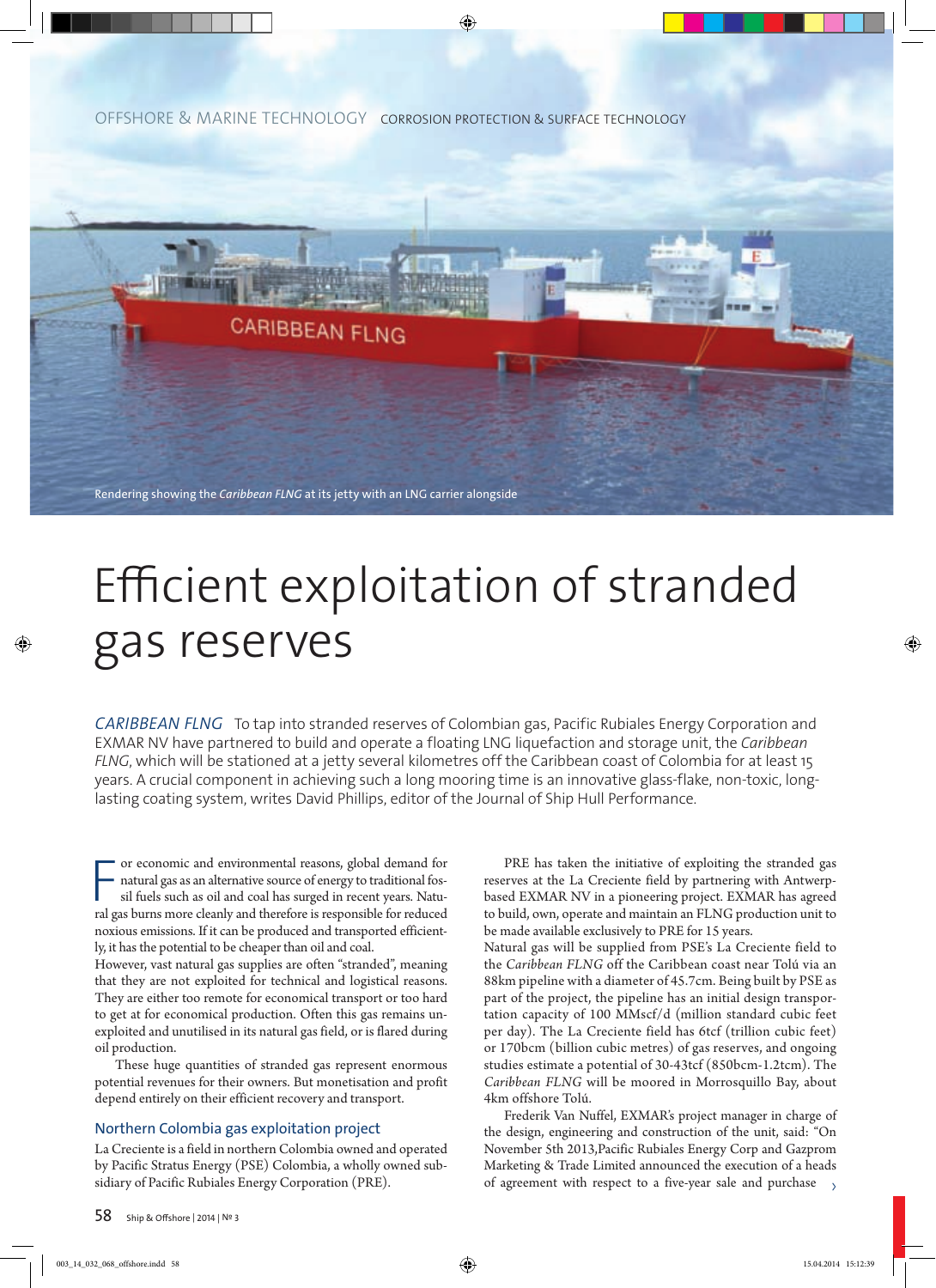

The *Caribbean FLNG* will be moored in Morrosquillo Bay, about 4 km offshore Tolú

agreement covering approximately 0.5 million tonnes per year of liquefied natural gas commencing commercial operations in the second quarter of 2015. This LNG cargo will be produced in, and loaded from, EXMAR's *Caribbean FLNG* barge. The FLNG will stay permanently on site for at least 15 years without dry-docking."

EXMAR NV, headquartered in Antwerp, Belgium, has pioneered innovative floating liquefaction and regasification solutions to help bring LNG to the market in the fast, cost-effective, flexible and reliable manner needed for success. The company introduced LNG regasification vessels (LNGRVs) in 2005 and ship-to-ship transfer technology in 2006.

EXMAR CEO Nicolas Saverys said, "This will be the world's first operational floating LNG production unit. We were the first to do regasification on board a ship and the first to do shipto-ship liquid transfer. Now we will be the first to do floating liquefaction of natural gas. The unique technology on board the unit is the result of EXMAR's innovative leadership in the LNG industry during the past years. The energy markets are short of gas supplies and EXMAR's FLNG unit approach offers the opportunity to add stranded gas to these markets and correct the current imbalance in trade in terms of both price and supply."

#### Building the *Caribbean FLNG*

EXMAR is investing USD 300 million in the FLNG production unit, which is seen as the beginning of a long-term initiative to develop stranded gas worldwide. The unit will consist of a non-propelled barge equipped to convert natural gas into LNG, and to store for offloading to a permanently moored storage unit or to shuttle tankers.

The *Caribbean FLNG* will have a storage capacity of 16,100m<sup>3</sup> of LNG and be able to accommodate alongside an LNG floating storage unit (FSU). The floating plant will process 69.5 MMcf/d of natural gas and produce about 500,000 metric tonnes of LNG per annum. The FLNG barge is 144m long, 32m wide, 20m high and has a normal draught of 5.4m.

It is being built at Wison's new, wholly owned fabrication facility in Nantong, China, with further support from the company's subsidiary in Houston, Texas, USA.

Black & Veatch was contracted to execute the engineering and procurement of the topside liquefaction equipment and packages using its patented PRICO LNG technology, which employs a single-mixed refrigerant system to accomplish the gas liquefaction with a refrigerant that is a mixture of nitrogen and hydrocarbons ranging from methane to isopentane. By using a single-mixed refrigerant process with one refrigeration loop start-up, Black & Veatch aims to achieve high reliability and availability. Black & Veatch is also supplying all LNG process equipment and providing installation and start-up oversight services to Wison.

#### Protecting the hull

A key requirement for the *Caribbean FLNG* is that it be able to stay moored at the jetty in Morrosquillo Bay for at least 15 years without the need for dry-docking. At the same time, the unit is being built and will be maintained in strict accordance with all the regulations of a major classification society.

The biggest barrier to this kind of extended dry-docking interval is protection of the hull, which includes the prevention of corrosion and the ability to effectively deal with biofouling. Whether or not the vessel goes to dry dock, periodic inspections by the classification society are required, in this case every five years.

EXMAR is trying various approaches to hull protection and maintenance on its vessels, including traditional biocidal antifouling, foul-release coatings and cathodic protection on bare steel. Based on prior experience and new research, EXMAR chose Ecospeed from Hydrex for the new *Caribbean FLNG*.



www.navisincontrol.com sales@navisincontrol.com